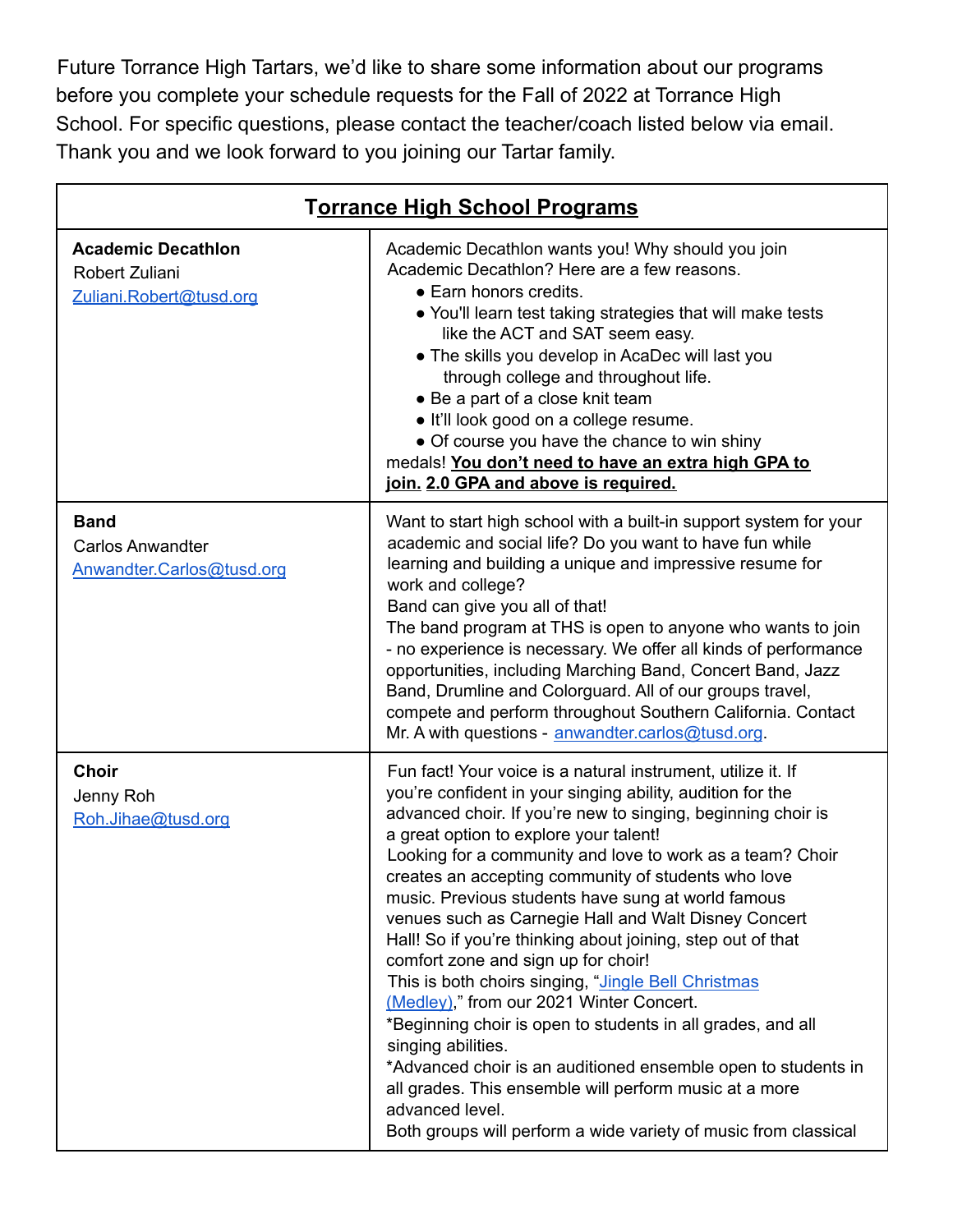|                                                                            | to pop, and everything in between.                                                                                                                                                                                                                                                                                                                                                                                                                                                                                                                                                                                                                                                                                                                                                                                                                 |
|----------------------------------------------------------------------------|----------------------------------------------------------------------------------------------------------------------------------------------------------------------------------------------------------------------------------------------------------------------------------------------------------------------------------------------------------------------------------------------------------------------------------------------------------------------------------------------------------------------------------------------------------------------------------------------------------------------------------------------------------------------------------------------------------------------------------------------------------------------------------------------------------------------------------------------------|
|                                                                            | Have you always wanted to learn piano and/or guitar? Or are<br>you already learning how to play those instruments? Sign up for<br>Intermediate Instruments! Students in this class will work out of<br>method books and test weekly. There are also opportunities to<br>work on songs of students choosing as well.<br>*If you have any questions, please contact Ms.<br>Roh via email roh.jihae@tusd.org.                                                                                                                                                                                                                                                                                                                                                                                                                                         |
| <b>AP Computer Science</b><br><b>Traci Castro</b><br>Castro.Traci@tusd.org | Looking to learn more about computers and even write your<br>own code? AP Computer Science Principles is an<br>introduction to the big ideas of computer science, including<br>algorithms and programming.<br>You will learn:<br>To apply abstractions<br>Communicate ideas about technology and<br>computation<br>Design programs to solve problems or complete a<br>task<br>Work collaboratively to solve problems<br>The best part is learning to code. We mainly use Python<br>which is one of the best (easiest) beginning languages. We<br>do an introductory unit in Scratch.                                                                                                                                                                                                                                                               |
| <b>ELD</b><br>Jennifer Crawford<br>Crawford.Jennifer@tusd.org              | Our ELD workshop classes include 4 different classes to<br>boost English language ability for our English language<br>learners. ELD students are placed in these elective classes<br>based on their Fountas and Pinnell guided reading scores.<br>In our Beginning, Intermediate, Advanced, and Intervention<br>classes, we<br>Increase Guided Reading scores using Guided<br>Reading instruction<br>Boost writing skills by incorporating vocabulary,<br>spelling, and grammar lessons<br>Advance listening skills using audiobooks and<br>podcasts<br>Improve English speaking ability and become more<br>comfortable with the English language<br>Practice for the ELPAC<br>We strive to create a safe, comfortable community for our<br>ELD students and encourage them to build their skills, as<br>well as make new friends in the meantime! |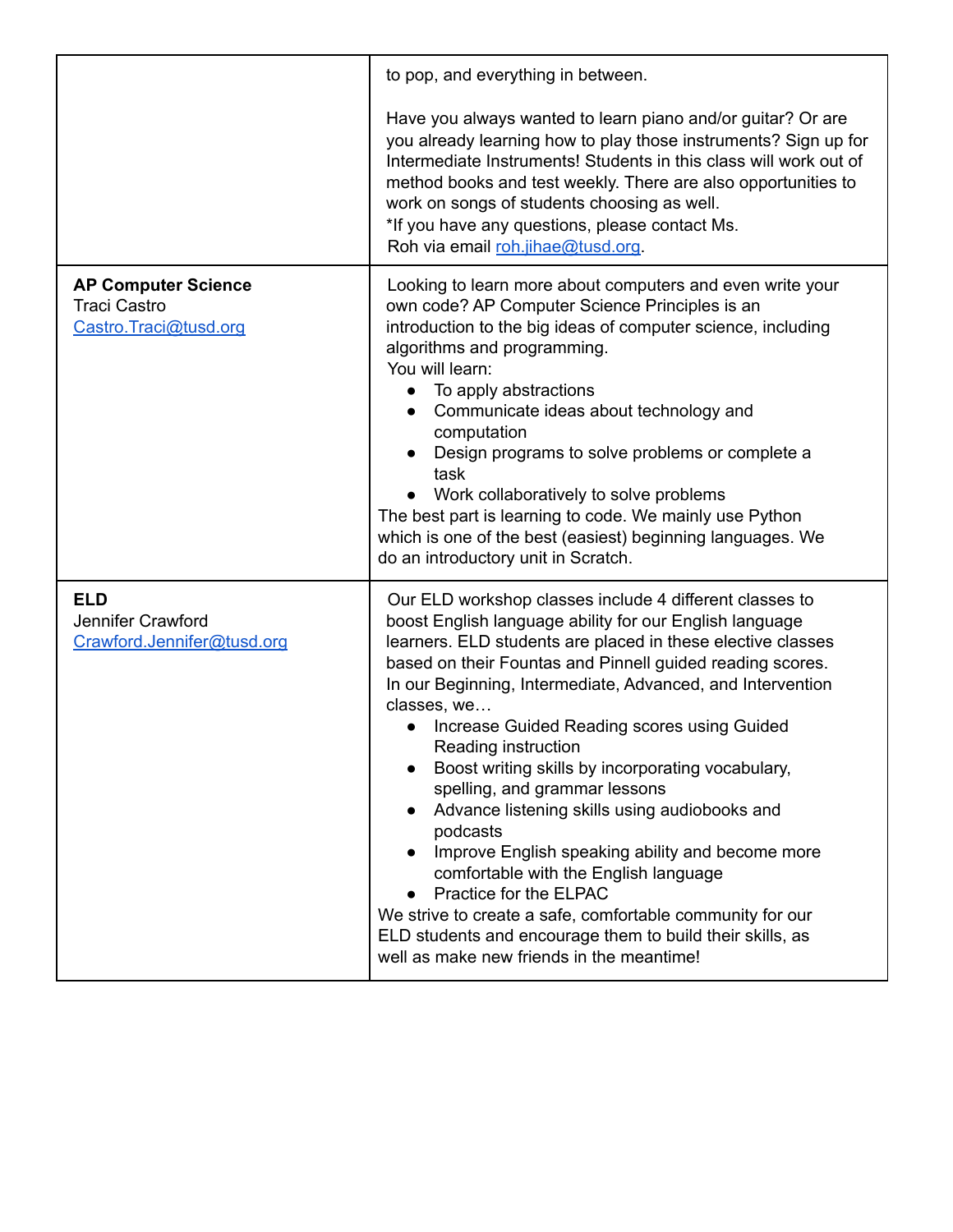| <b>E-Sports</b><br><b>Robert Patterson</b><br>Patterson.Robert@tusd.org | <b>What is ESports?</b><br>Esports officially stands for electronic sports, not to be confused with<br>video games. Esports takes video gaming to another level with organized<br>competitive gameplay between two teams, governed by its own strict set<br>of rules and guidelines. The difference is comparable to a pick-up<br>basketball game at a park versus a varsity high school basketball game.<br>Esports requires teamwork, communication, critical and strategic<br>thinking, creativity, sportsmanship, and leadership — much like<br>traditional sports. |
|-------------------------------------------------------------------------|-------------------------------------------------------------------------------------------------------------------------------------------------------------------------------------------------------------------------------------------------------------------------------------------------------------------------------------------------------------------------------------------------------------------------------------------------------------------------------------------------------------------------------------------------------------------------|
|                                                                         | What do I need to qualify to make the team?<br>Students must meet eligibility requirements:<br>Minimum 2.0 GPA and no more than 1 U in citizenship.<br>Afterschool availability for practice and game times<br>(Monday - Thursday 3:45-6:00 PM)<br>Competitive skills in the Esport chosen                                                                                                                                                                                                                                                                              |
|                                                                         | <b>What Esports are available?</b><br>THS has the ability to fill teams in the following ESports:<br>League of Legends<br>Mario Kart 8<br>Madden 21<br>Super Smash Ultimate<br>Rocket League<br>Splatoon 2                                                                                                                                                                                                                                                                                                                                                              |

| <b>Fashion</b><br>Jennifer Phoonphiphatana<br>Phoonphiphatana.Jennifer@tusd.org | Have you ever wanted to sew your own clothing? Do you love<br>sketching designs? Do you like showing your personality with<br>your fashion choices? If so, the Fashion Design &<br>Merchandising Pathway might be a great option for you.<br>Costume & Wearable Art is the introductory course (counts as<br>Fine Arts credit) that will give you the foundation needed to<br>succeed in this pathway. We will have fun learning to sew on<br>new machines, creating digital illustrations on tablets, going on<br>study trips, and presenting our annual fashion show. This class<br>will get your creative juices flowing! Contact Mrs. P for more<br>info: phoonphiphatana.jennifer@tusd.org |
|---------------------------------------------------------------------------------|-------------------------------------------------------------------------------------------------------------------------------------------------------------------------------------------------------------------------------------------------------------------------------------------------------------------------------------------------------------------------------------------------------------------------------------------------------------------------------------------------------------------------------------------------------------------------------------------------------------------------------------------------------------------------------------------------|
| <b>Foods</b><br>Christina Martin<br>Martin.Christina@tusd.org                   | A hands-on class that will prepare you for home cooking AND<br>a career in the foods, nutrition, and dietetics industry. Foods 1<br>and 2 both have weekly hands-on labs, field trips, and industry<br>experiences through lots of projects as well as opportunities to<br>compete in a co-curricular student organization called FCCLA.<br>Students will also receive their food handlers permit that can<br>be used to get a real job in the food industry right now! If you<br>like food or health or food based science -this is the class for<br>you!                                                                                                                                      |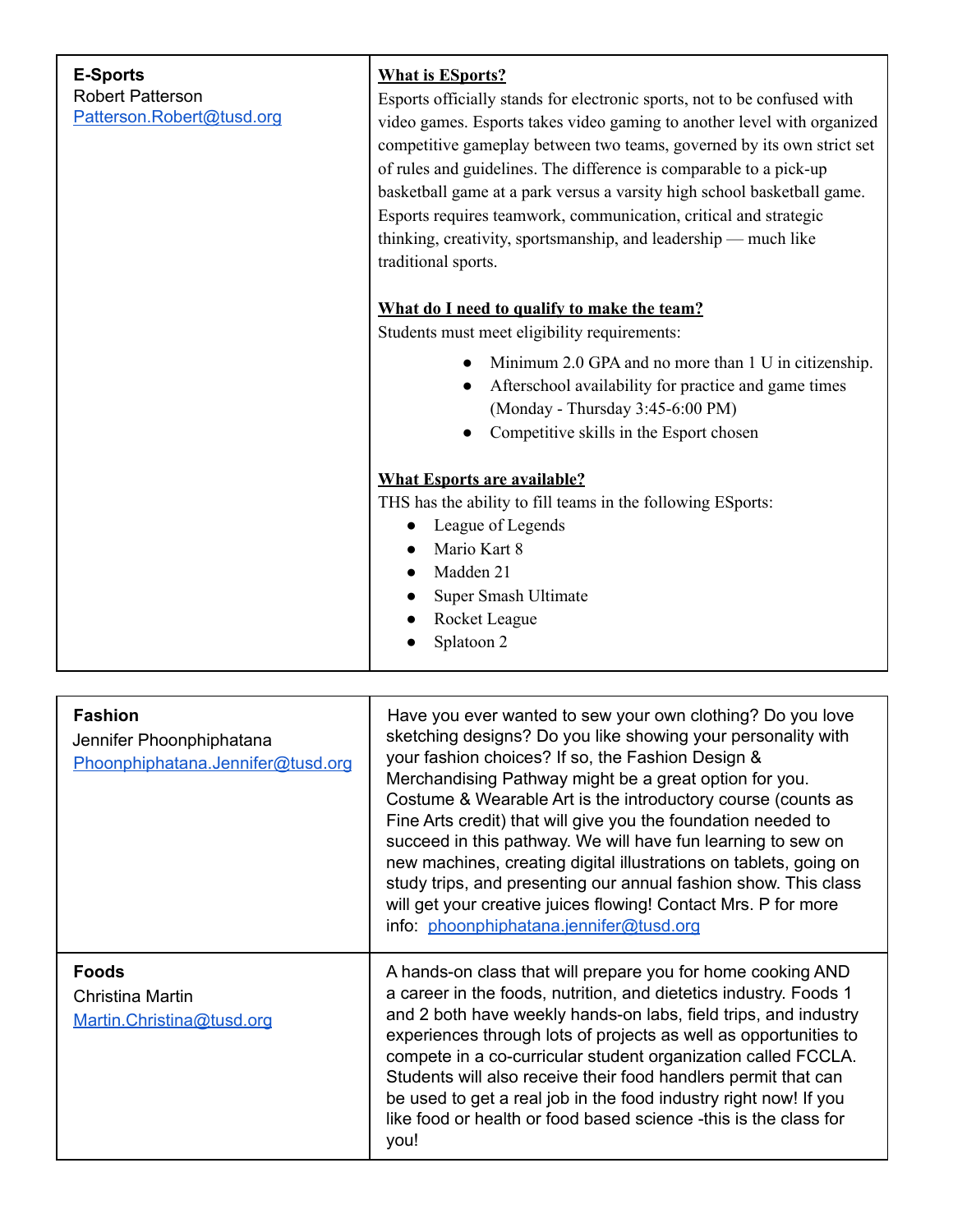| <b>AP Human Geography</b><br>Lori Spradlin<br>Spradlin.Loralee@tusd.org | This is the best class you've never heard of! AP Human Geo is<br>a fantastic entry course for the AP program, as students will<br>learn many academic strategies that will be useful in other AP<br>courses. Units include: Population and Migration, Culture<br>(Religions, languages, etc.), political geography, economic<br>geography, how cities are organized and spread, to name a few.<br>AP Human Geo is also a great course for any student<br>considering taking AP World History sophomore year. Content<br>follows the College Board curriculum and students may earn<br>college credit for this class.                                                                                                                                           |
|-------------------------------------------------------------------------|----------------------------------------------------------------------------------------------------------------------------------------------------------------------------------------------------------------------------------------------------------------------------------------------------------------------------------------------------------------------------------------------------------------------------------------------------------------------------------------------------------------------------------------------------------------------------------------------------------------------------------------------------------------------------------------------------------------------------------------------------------------|
| <b>ILead</b><br>Jackie Mendoza<br>Mendoza.Jacqueline@tusd.org           | ILead is a 4 year program that helps students stay on track with<br>grades with weekly grade checks, being involved with clubs,<br>volunteer hours, along with learning about different colleges<br>and requirements: UC, CSU, privates, and junior colleges.<br>Seniors are guided and helped with college, scholarships, and<br>FAFSA applications. Throughout the 4 years, students are<br>taught studying and reviewing strategies in classes they are<br>struggling in as well as participate in study groups. They learn<br>how to look for resources to help them improve academically<br>and develop good student habits to succeed in their classes. If<br>you are interested please email me at<br>Mendoza.Jacqueline@tusd.org for more information. |
| Japanese<br><b>Stuart Jones</b><br>Jones.Stuart@tusd.org                | Our Japanese program is a four-year program meant for<br>students that do not speak Japanese. We start from the very<br>beginning of language acquisition and build over four years to a<br>point where students have a chance to pass the AP Japanese<br>Language and Culture examination. Jones Sensei was chosen<br>by CollegeBoard, the organization that issues AP exams, to<br>host YouTube Live sessions for AP Japanese over the virtual<br>learning period in 2020 and his lessons are still accessible<br>through College Board's AP Classroom learning platform,<br>available to all students enrolled in an AP Japanese classroom<br>around the world.                                                                                             |

| Korean<br>Hye Yang Song<br>Song.HyeYang@tusd.org | The Korean program offers five levels of language study<br>including three levels of honors courses. Students will focus on<br>authentic materials to enhance their receptive and productive<br>competency in Korean. Aside from class activities, students will<br>participate in cultural activities including field trips, Korean<br>Culture Night, creative cultural projects, K-Pop, K-Drama, art<br>and crafts to further their knowledge and understanding of<br>Korean culture and customs. Extra scholarship opportunities<br>are available for students in Korean programs. Students with<br>background knowledge can take placement tests and be placed |
|--------------------------------------------------|--------------------------------------------------------------------------------------------------------------------------------------------------------------------------------------------------------------------------------------------------------------------------------------------------------------------------------------------------------------------------------------------------------------------------------------------------------------------------------------------------------------------------------------------------------------------------------------------------------------------------------------------------------------------|
|                                                  | accordingly. Please email me for a placement test schedule.                                                                                                                                                                                                                                                                                                                                                                                                                                                                                                                                                                                                        |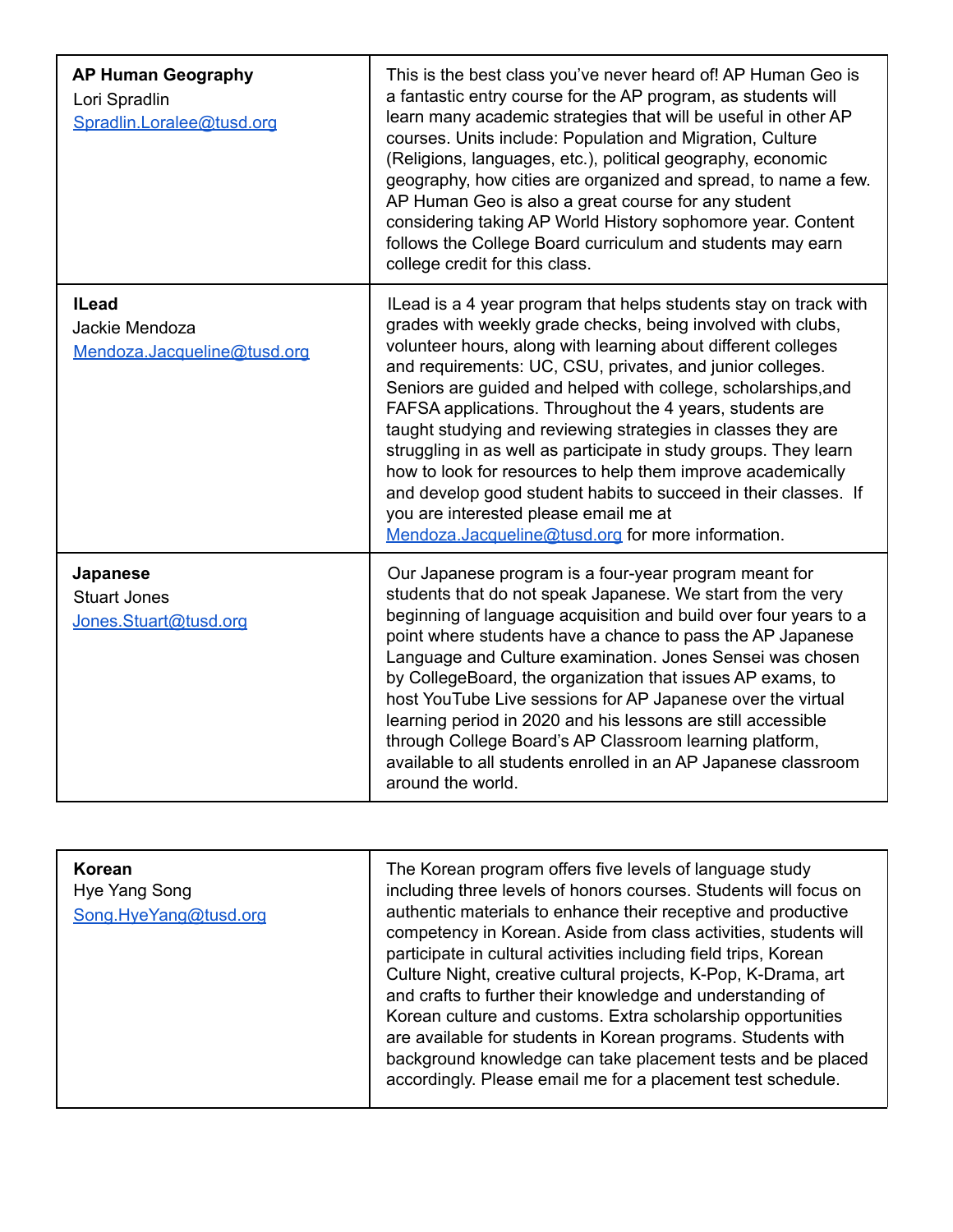| <b>PLTW Engineering Pathway</b> |
|---------------------------------|
| Dana Hagen                      |
| Hagen.Dana@tusd.org             |

You will earn dual enrollment for these courses (College credit at El Camino Junior College and High School elective credit).

● Course 1 - Introduction to Engineering Design In Introduction to Engineering Design (IED), students will use 3D solid modeling design software to help them design solutions and solve proposed problems. Students will learn how to document their work and communicate solutions to peers and members of the professional community. The major focus of the course is to expose students to the design process, research and analysis, teamwork, communication methods, global and human impacts, engineering standards and technical documentation.

● Course 2 - Principles of Engineering or Aerospace Engineering

This course is designed to introduce students to the foundation principles of engineering and to give students opportunities to begin applying those principles to real-life problems. Students will learn that the engineering process is multifaceted, combining physical science knowledge, mathematical insight, creative design, organization skills, communication skills, data analysis and documentation, and critical thinking.

The major focus of Aerospace Engineering is to expose students to the world of aeronautics, flight and engineering through the fields of aeronautics, aerospace engineering and related areas of study. Lessons engage students in engineering design problems related to aerospace information systems, astronautics, rocketry, propulsion, the physics of space science, space life sciences, the biology of space science, principles of aeronautics, structures and materials and systems engineering.

● Course 3 - Engineering Design & Development (Capstone Course)

Engineering Design and Development is appropriate for 11 & 12th grade students who have completed Principles of Engineering (POE) and at least one additional PLTW course (IED, AE OR CSP) Engineering Design and Development (EDD) is the capstone course in the PLTW high school engineering program. It is an open-ended engineering research course in which students work in small teams to design and develop an original solution to a well-defined open-ended problem by applying an engineering design process.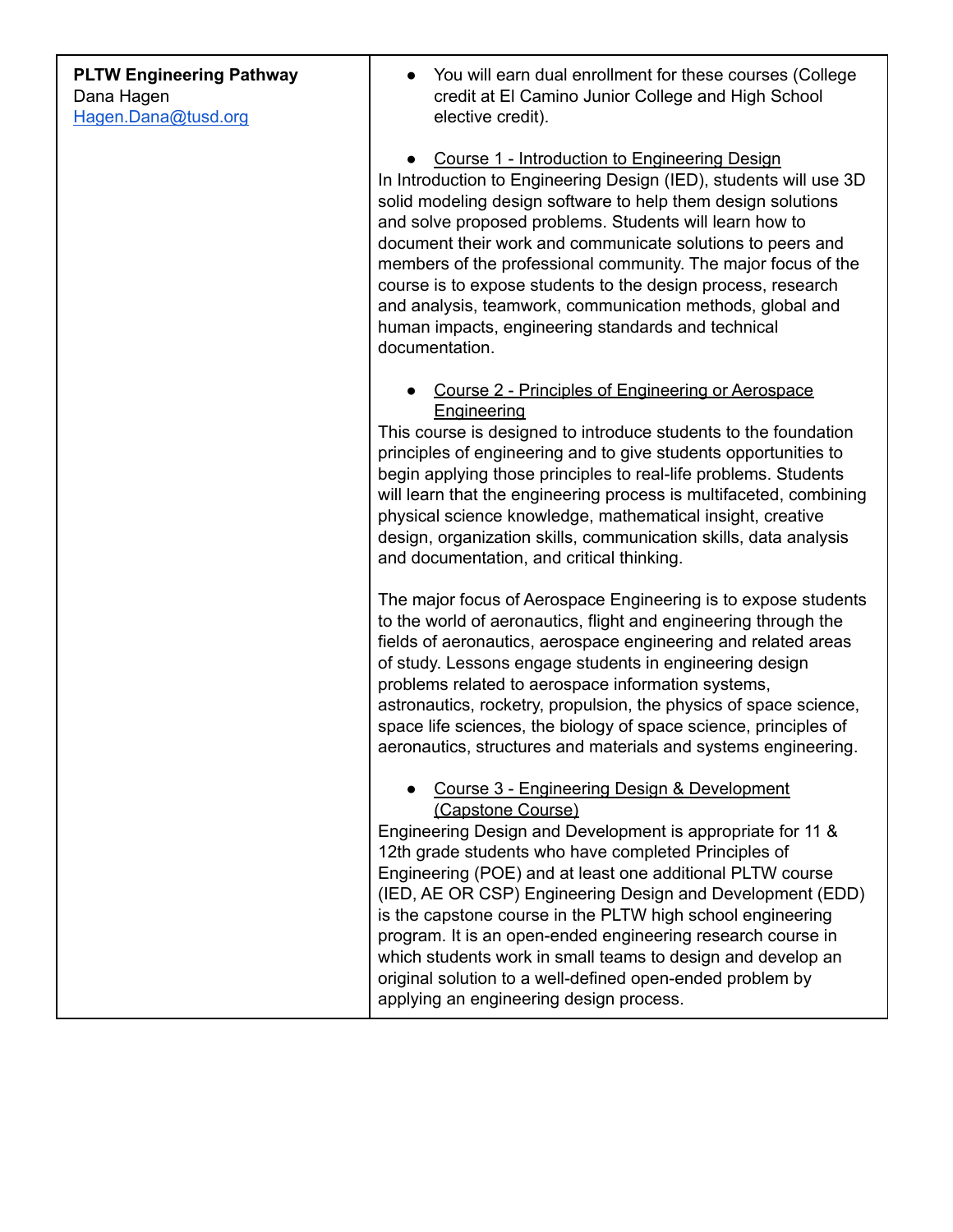| <b>Spanish for Spanish</b><br><b>Speakers</b><br><b>Maribel Torres</b>  | ¡Hola! ¡Bienvenidas/os! Spanish for Spanish Speakers is a<br>great opportunity for fluent Spanish speakers to develop<br>advanced skills in listening, speaking, reading and writing.<br>Students communicate in the target language using academic<br>Spanish while also validating the varied personal dialects and<br>regional colloquialisms. The courses explore the various<br>cultures of Hispanics/Latinas/os around the world including a<br>study of geography, history, cultural traditions, art, music, and<br>daily life. Upon completion of this two-year program, students<br>will be prepared to move on to Advanced Placement Spanish.                                                                                                                                                                                                                                                                                                                                                                     |
|-------------------------------------------------------------------------|-----------------------------------------------------------------------------------------------------------------------------------------------------------------------------------------------------------------------------------------------------------------------------------------------------------------------------------------------------------------------------------------------------------------------------------------------------------------------------------------------------------------------------------------------------------------------------------------------------------------------------------------------------------------------------------------------------------------------------------------------------------------------------------------------------------------------------------------------------------------------------------------------------------------------------------------------------------------------------------------------------------------------------|
| <b>Speech &amp; Debate</b><br>Lesley Sluyter<br>Sluyter.Lesley@tusd.org | THS Speech & Debate is a competitive program in which<br>students in grades 9-12 participate in both speech and debate<br>tournaments as part of the Western Bay Forensics League.<br>Each year students can try for a spot at the CA state<br>championship tournament.<br>Students will be enrolled in zero period Forensics Workshop<br>and will earn elective credit. If you want to make lifelong friends,<br>speak with confidence and passion, formulate arguments, learn<br>to research, read, and write better, THS Speech & Debate is for<br>you! Click on the link to read our FAQ sheet and for access to<br>an application.<br><b>THS Speech &amp; Debate FAQS and App</b>                                                                                                                                                                                                                                                                                                                                      |
| <b>Theater</b><br>Darryl Hovis<br>Hovis.Darryl@tusd.org                 | Looking for a sense of connection and a safe place to grow?<br>Then join Theater Arts at Torrance High. The theater program at<br>THS is open to anyone who wants to join - no experience is<br>necessary. Theater at THS is a community that supports one<br>another in growing artists, on stage and off. Whether you are<br>interested in acting, designing (sets, lights, sound, costumes), or<br>writing, there is a place for everyone! Students learn to create<br>performance art in its many facets. Through projects, field trips,<br>and work with mentors, students learn to bring their own artistic<br>vision to life in front of an audience. Theater at THS is a four<br>year program where students can earn their CTE Certificate in<br>Arts, Media, and Entertainment as well as earn credit doing<br>something they love. Opportunities include Mainstage<br>Productions, Java Drama, Night of the Arts, ONE (1-Act)<br>Festival), Theaterfest, and Comedysportz. Courses and<br>Opportunities include: |